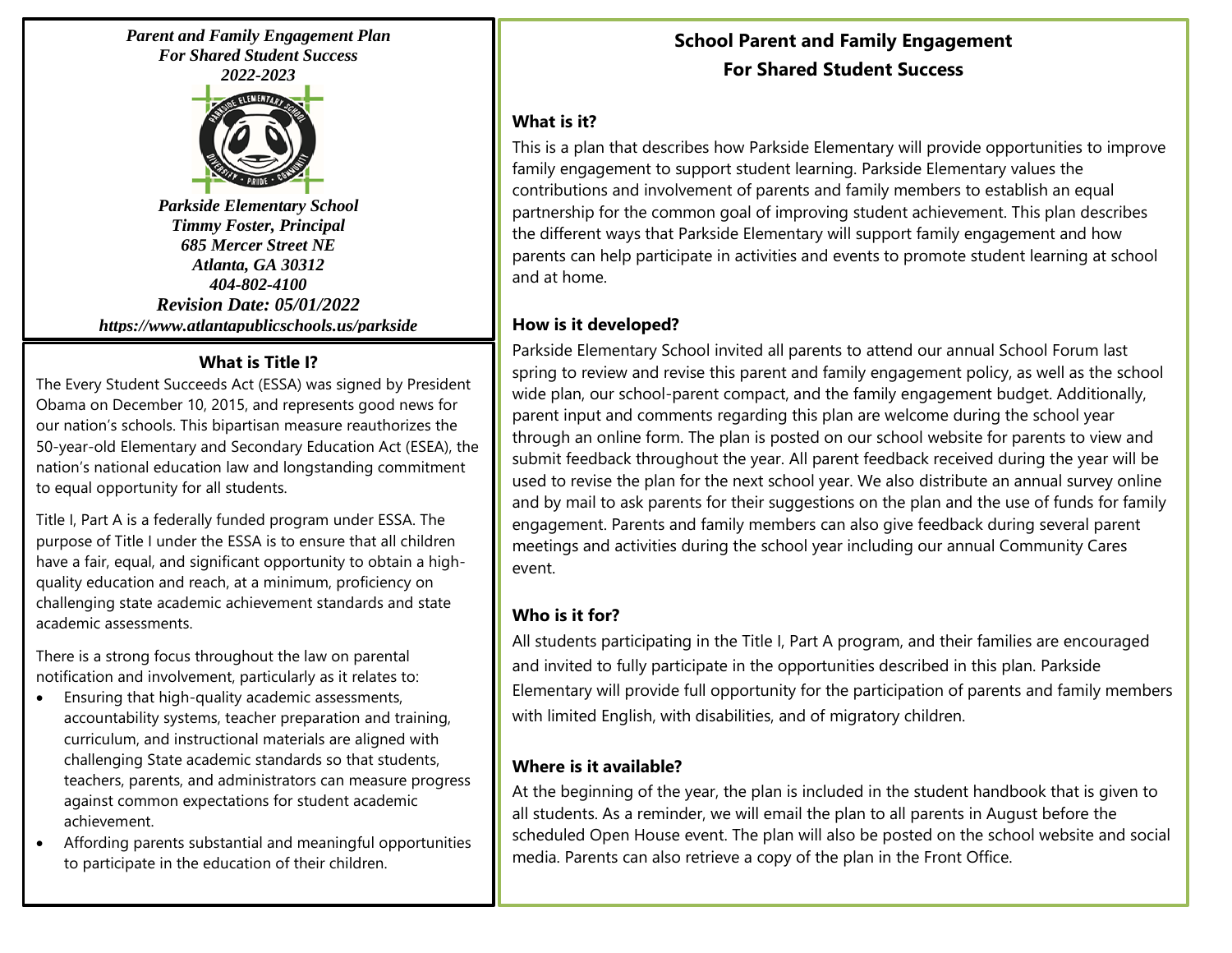#### **APS District Academic Goal**

*Our students will be well-rounded individuals who possess the necessary academic skills and knowledge and are excited about learning.*

# **School Academic Goals**

- To increase the number of students in grades 3-5 performing at the Proficient Level and above in Reading/ELA by 5% on the Georgia Milestones spring 2023 assessment.
- To increase the number of students in grades 3-5 performing at the Proficient Level and above in Math by 5% on the Georgia Milestones spring 2023 assessment.
- To increase the number of students in grades K-2 reading at or above grade level by 10% on the spring 2023 MAP assessment.
- To increase the percent of students who "agree" or "strongly agree" with feeling safe at school (Climate Survey)
- To increase Staff and Parent Satisfaction Survey Data (Climate Survey) Signature

# **Parkside Elementary School Upcoming Dates:**

Parkside Elementary School will host the following events to build the capacity for strong family engagement to support a partnership among the school, parents, and the community to improve student academic achievement.

#### **Summer/Fall 2022**

Open House

Annual Title I Meeting

Family Engagement #1 Assessment night

Family Engagement #2 (Math)

#### **Winter/Spring2023**

Family Engagement #3 (Literacy)

Family Engagement #4 (IB)

Principal's Chat

Title I Parent Input Meeting

Families will be notified of specific dates and times via all school social media platforms.

# **National Parent Involvement Standards**

Parkside Elementary School and our parents have adopted the National PTA Standards for Family-School Partnerships as the school's model in engaging parents, students, and the community. The standards are:

- Welcoming All Families
- Communicating Effectively
- Supporting Student Success
- Speaking Up for Every Child
- Sharing Power
- Collaborating with Community

# **Upcoming PTA Meetings:**

August 2022 November 2022 (Chili Night) January 2023 March 2023 April 2023

Specific dates will be determined later and distributed via Social Media and Parkside News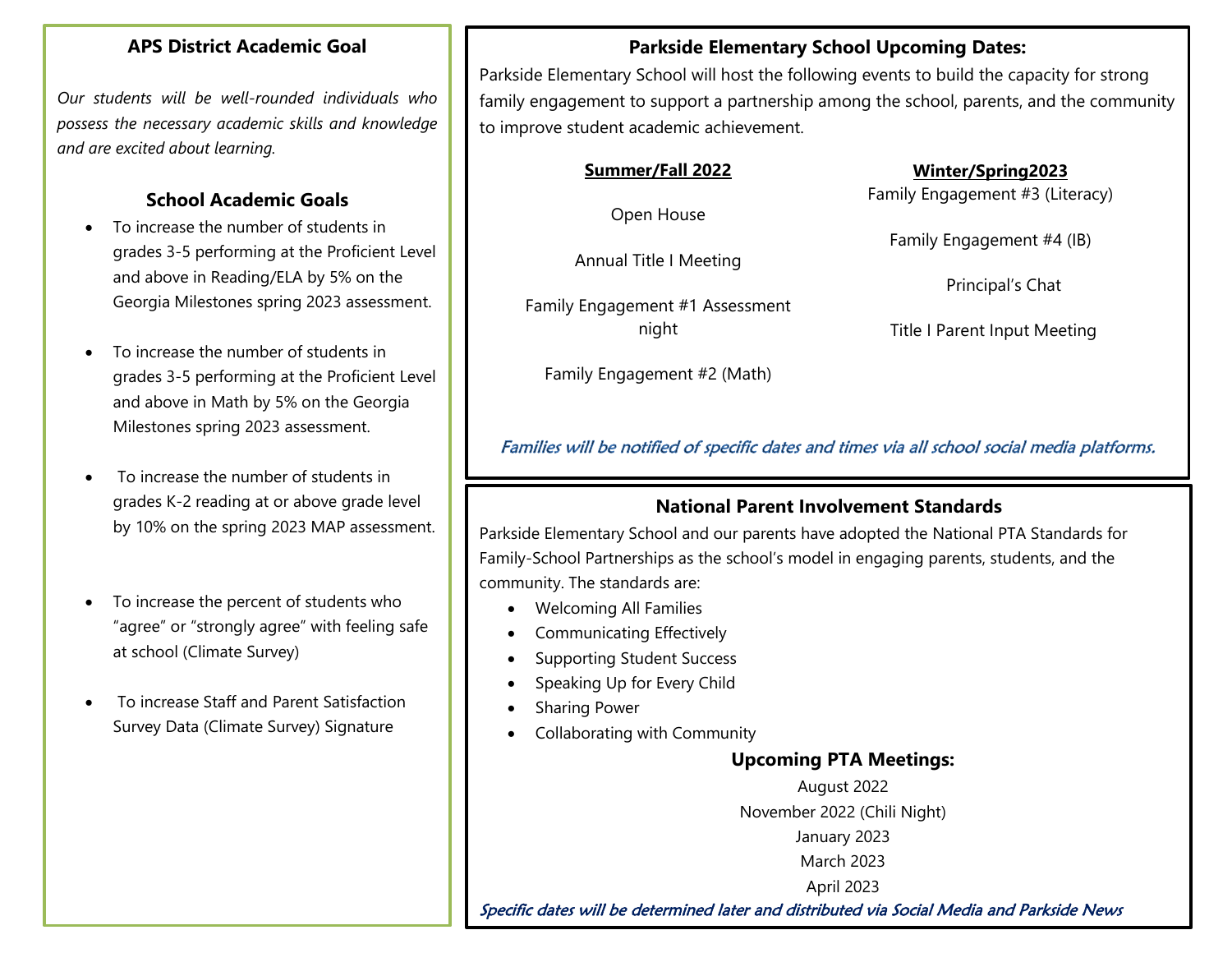#### **Parkside Elementary School**

#### **School-Parent Compact**

The School-Parent Compact (SPC) is a written agreement between the school community and parents. The SPC provides an opportunity to create new partnerships between the school, teachers and families. It explains what families and schools can do to help children reach high academic standards of excellence. This written agreement indicates how all stakeholders of our school community agree to share in the effort to raise student academic achievement.

#### **Parental Involvement**

Parkside Elementary School believes that parent involvement means the participation of parents in regular two-way, communication involving student academic learning and other school activities, including ensuring:

- That parents play a role in assisting their child's learning.
- Parents are encouraged to be actively involved in their child's education at school and home.
- That parents are full partners in their child's education and are included in decisionmaking and on advisory committees to assist in the education of their child.
- That students arrive to school on time (7:45)
- That parents participate in Power My learning workshops and utilize resources to support students in Math and ELA by implementing at Home Learning stations.

Parkside Elementary School will take the following measures to promote and support parents as an important foundation of the school in order to strengthen the school and reach our school goals. We will:

- Ensure that all information related to school and parent programs, meetings, and other activities is published in English and Spanish, posted on the school Web site, marquee, and included in the monthly school newsletter for all parents.
- Provide trainings for staff during their planning periods on strategies to improve communication with parents and ideas to increase family engagement. Staff will also share best practices during regularly scheduled faculty meetings.
- Share information in the school newsletter, email, and MemberHub for parents to understand the school's academic standards and assessments as well as the ways parents can monitor their child's progress and work with educators.
- Communicate with all families and the community on a regular basis regarding schoolwide events and activities, through phone messages, social media (Facebook, Twitter, MemberHub) and fliers.
- Work with our parents to develop relevant trainings and helpful presentations to educate our staff on the importance of family academic engagement.
- Provide necessary materials and handouts for parents at conferences, meetings, and activities to help parents work with their child to improve their child's academic achievement.
- Collaborate with our *Partners in Education* and the Parkside Family Academic Engagement Team to improve awareness of the activities and events listed in the school parental involvement plan.
- Collect feedback from parents at all events, post feedback form on the school website in order to respond to parents' requests.
- Plan transitional events for our feeder elementary schools and high school.